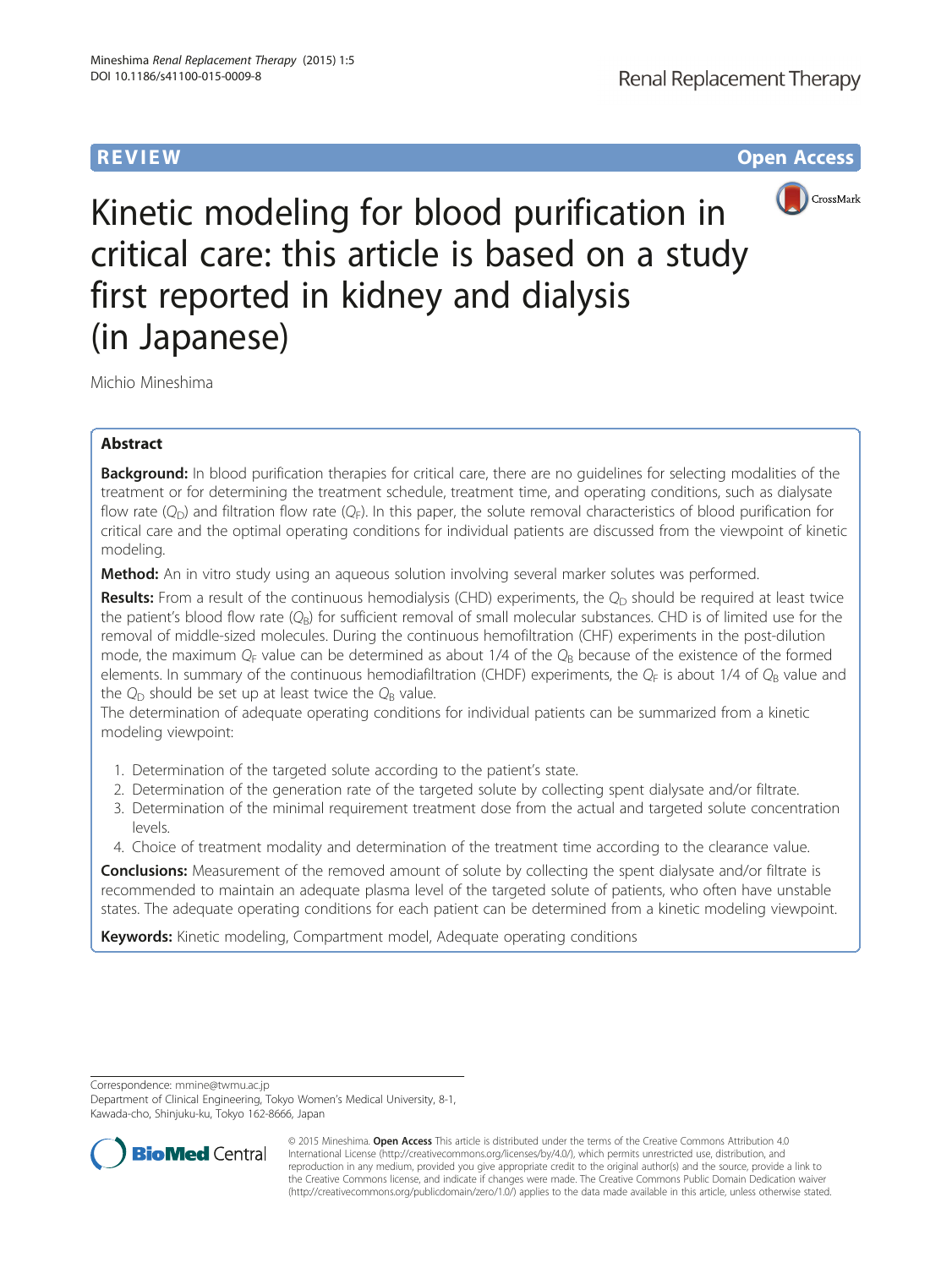### Background

In blood purification therapies for critical care, there are no guidelines for selecting modalities, such as continuous hemodialysis (CHD), continuous hemofiltration (CHF), and continuous hemodiafiltration (CHDF), or for determining the treatment schedule, treatment time, and the operating conditions, such as the blood flow rate  $(Q_B)$ , dialysate flow rate  $(Q_D)$ , and filtration flow rate  $(Q_F)$ , for individual patients. Instead, these conditions are determined according to the experience of the patient's doctor based on trial and error.

In this paper, the solute removal characteristics of blood purification for critical care and the optimal operating conditions for individual patients are discussed from the viewpoint of kinetic modeling.

## Solute removal characteristics of blood purification devices

Blood purification therapy for critical care requires some specific conditions, compared with maintenance dialysis therapy for chronic kidney disease patients:

- (1) A lower  $Q_B$  is needed because the patient often has an unstable hemodynamic state and is unlikely to have an arteriovenous fistula (AVF) or arteriovenous graft (AVG).
- (2) A longer treatment time is required because of the lower  $Q_{\rm B}$ .
- (3) The patients are often actively bleeding.

Blood purification devices for critical care require the following characteristics:

- (1) A compact size with a smaller priming volume  $(PV)$
- (2) A lower degradation for device performance
- (3) A lower pressure drop on the blood side to avoid clotting in the device

Based on these requirements, a relatively small size of hollow fiber membrane device with a membrane surface area (A) of  $0.1-1.1$  m<sup>2</sup>, a PV of  $12-87$  mL, and a slightly larger inner diameter of the hollow fiber (220  $\mu$ m) has been developed and used clinically.

To determine the solute removal characteristics of CHD, CHDF, and CHF, an in vitro study using an aqueous solution and a cellulose triacetate membrane filter, FB-50H, with an  $A$  of 0.5 m<sup>2</sup> (Nipro Corp, Osaka, Japan) was performed [\[1](#page-4-0)]. Reverse osmosis (RO) water including solutes was used for the blood side solution in all the experiments, and RO water was used for the dialysate in the HD and HDF experiments. Urea (60 Da), creatinine (113 Da), vitamin  $B_{12}$ (1350 Da), and inulin (5200 Da) were chosen as

marker solutes in this study. Samples of the solute concentrations at the inlet and outlet of the blood side ( $C_{BI}$  and  $C_{BO}$ ) and at the outlet side of the dialysate  $(C_{DO})$  for CHD or CHDF and at the filtrate side  $(C_F)$  for CHF were obtained. All the experiments were performed using a multipurpose dialysis machine (ACH-07; Asahikasei Medical Co. Ltd., Tokyo, Japan).

The solute clearances were calculated using the following equations:

(1) Blood side clearance  $(K_{\rm B})$  for all experiments:

$$
K_{\rm B} = \frac{C_{\rm BI} - C_{\rm BO}}{C_{\rm BI}} Q_{\rm BI} \tag{1}
$$

(2) Dialysate side clearance  $(K<sub>D</sub>)$  for the CHD and CHDF experiments:

$$
K_{\rm D} = \frac{C_{\rm DO}}{C_{\rm BI}} Q_{\rm DO}
$$
 (2)

## (3) Filtrate side clearance  $(K_F)$  for the CHF experiments:

$$
K_{\rm F} = \frac{C_{\rm F}}{C_{\rm BI}} Q_{\rm F} = SC \cdot Q_{\rm F}
$$
\n(3)

SC is the sieving coefficient of the solute.

The left side of Fig. [1](#page-2-0) shows the effects of  $Q_B$  on  $K_D$  in the CHD experiments under a  $Q_D$  of 48.3 mL/min with no filtration [\[1\]](#page-4-0). The  $K<sub>D</sub>$  values for urea and creatinine increased with the  $Q_B$ . The right side of Fig. [1](#page-2-0) shows the effects of  $Q_D$  on  $K_B$  in the CHD experiments under a  $Q_B$ of 50.0 mL/min with no filtration [\[1](#page-4-0)]. The  $K_B$  value increased steeply with  $Q_{\rm B}$  under a  $Q_{\rm D} < 100$  mL/min and reached a plateau level at a  $Q_D$  of over 200 mL/min. Although a  $Q_D$  of 500–1500 mL/h was chosen from an economical viewpoint in a typical clinical treatment,  $Q_D$ should be required at least twice the  $Q_B$  for the sake of obtaining sufficient  $K_B$  value. On the other hand, the vitamin  $B_{12}$  and inulin  $K_B$  values were less than half of the urea and creatinine  $K_B$  values. Thus, CHD is of limited use for the removal of such middle-sized molecules.

Figure [2](#page-2-0) shows the effect of  $Q_F$  on  $K_F$  in the CHF experiments using a post-dilution mode under a  $Q_B$ of 50.0 mL/min with no dialysate flow [[1\]](#page-4-0). The  $K_F$ value increased proportionally with the  $Q_F$ . From Eq. 3, the slope of the proportional line indicates the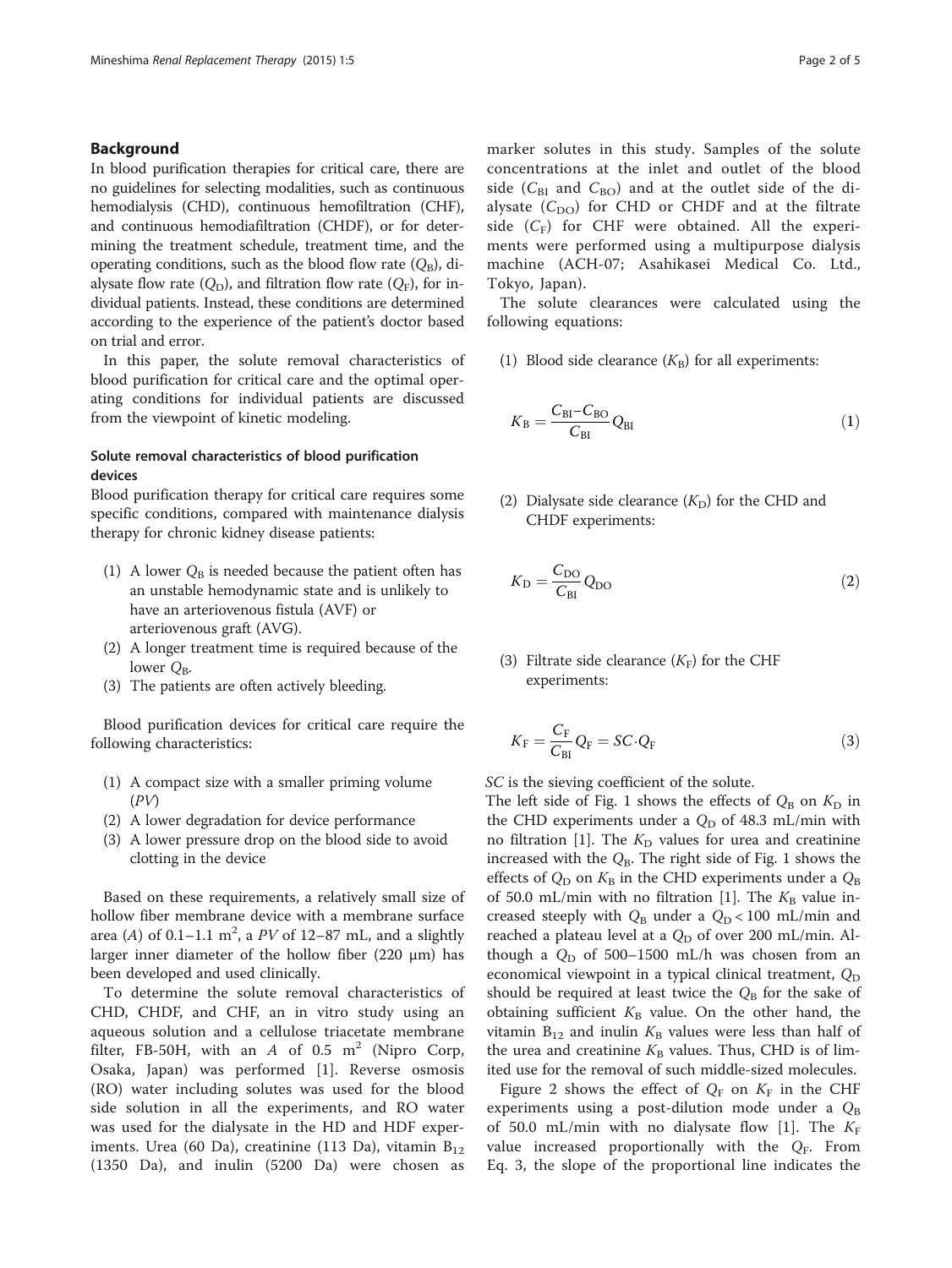<span id="page-2-0"></span>

SC value of the solute to the membrane device. Because the solute SC value is almost unchanged for a device, the  $K_F$  value strongly depends on the  $Q_F$ (namely, the amount of replacement fluid,  $V_R$ ). In the post-dilution mode, the maximum  $Q_F$  value can be determined as about  $1/4$  of the  $Q_B$  because of the existence of formed elements, such as erythrocytes.

Figure [3](#page-3-0) shows the effects of  $Q_D$  and  $Q_F$  on  $K_B$  in the CHDF experiments using a post-dilution mode under a  $Q_B$  of 50.0 mL/min [[1\]](#page-4-0). As shown on the left



side of Fig. [3](#page-3-0), the relationship between the  $K_{\text{B}}$  and  $Q_D$  values was similar to that observed in the CHD experiments. The  $K_{\rm B}$  values for vitamin  $B_{12}$  and inulin, however, slightly increased as a result of convective transport arising from a  $Q_F$  of 10.4 mL/min. On the other hand, as shown on the right side of Fig. [3](#page-3-0), a high efficiency of solute removal was obtained using both diffusive and convective transport in HDF using the post-dilution mode.

In summary, the  $Q_F$  is about 1/4 of the  $Q_B$  value, and the  $Q_D$  should be set at least twice the  $Q_B$  value during CHDF treatment.

## Optimal operating conditions for blood purification therapies for critical care

Determining the operating conditions for individual patients is very important for clinical treatment. An adequate  $V_R$  and  $Q_D$  can be determined from a kinetic modeling viewpoint. In this paper, the adequate parameters were determined using urea kinetic modeling [[2](#page-4-0)].

If a 1-compartment model is used to describe urea transport during continuous renal replacement therapies (CRRT) such as CHD, CHF, and CHDF, the plasma solute concentration (C) can be described as follows:

$$
C = \frac{G}{K_{\text{av}}} = \frac{GT}{Kt} = \left(\frac{G}{K}\right) \times \left(\frac{T}{t}\right)
$$

$$
= \left(\frac{GT}{V}\right) \times \left(\frac{V}{Kt}\right) \tag{4}
$$

where the symbols G and  $K_{av}$  denote the urea generation rate and the time-averaged urea clearance, respectively. The C can be defined as G divided by  $K_{av}$ . After the Kt and  $T$  in this equation,  $C$  can be described as  $GT/V$  divided by  $Kt/V$ . The symbols  $t$  and  $T$  represent the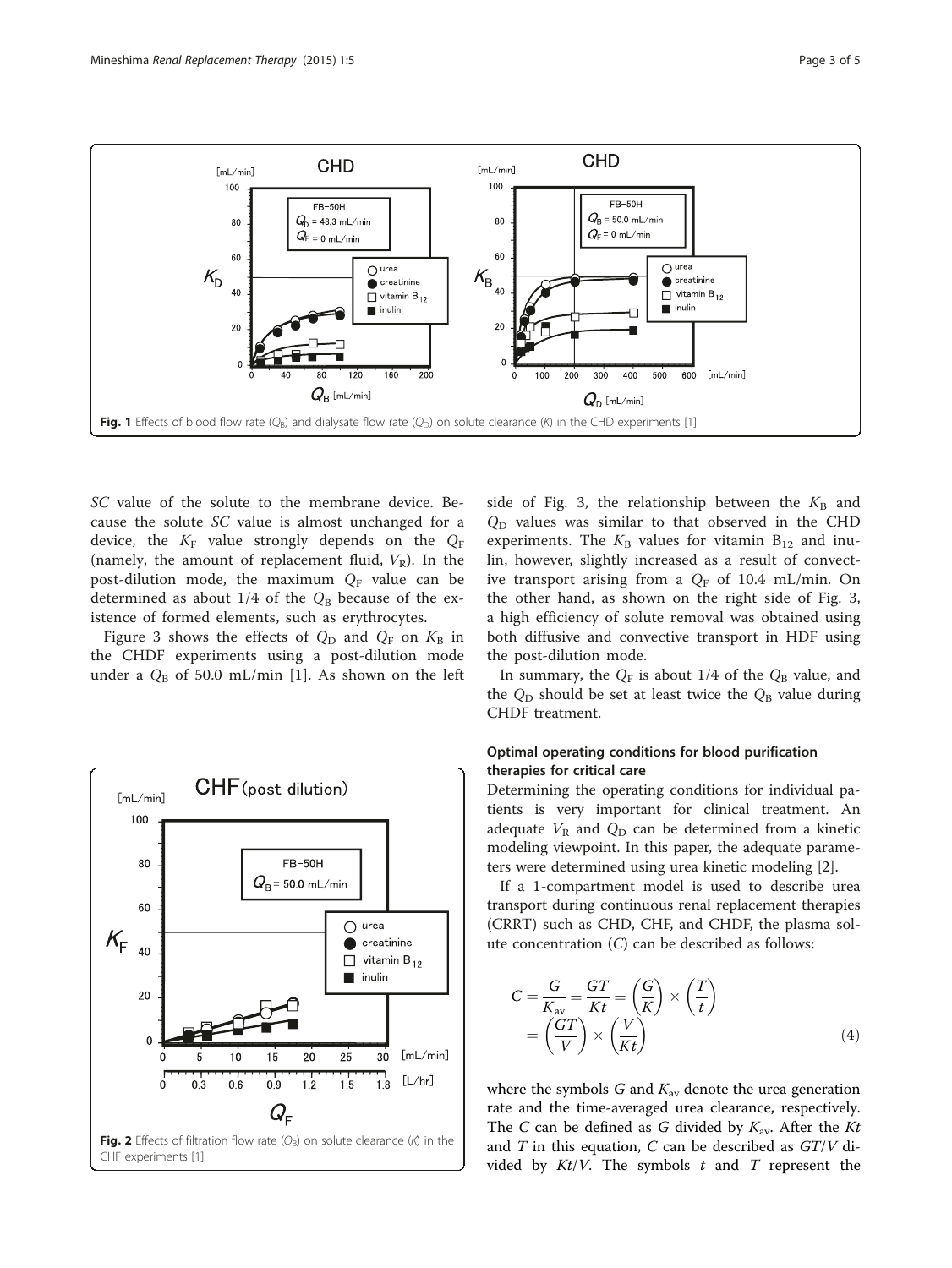<span id="page-3-0"></span>

treatment time and the treatment cycle (for example, 24 h). The V denotes the urea distribution volume.

Material balance equations for urea can be applied as follows:

$$
M_{\rm G} = GT \tag{5}
$$

$$
M_{\rm R} = Kt \times C_{\rm av},\tag{6}
$$

where the symbols  $M<sub>G</sub>$  and  $M<sub>R</sub>$  denote the amount of urea generated and removed by CRRT, respectively.  $C_{\text{av}}$ means the time-averaged concentration of urea. The relations among  $M_G$ ,  $M_R$ , and  $C_{av}$  can be described using the following 3 patterns:

- (1) When  $M_G > M_R$  for T, the C increases because the generation rate is superior to the removal rate.
- (2) When  $M_G = M_R$  for T, the C remains unchanged because the generation rate is equal to the removal rate.
- (3) When  $M_G < M_R$  for T, the C decreases because the removal rate is superior to the generation rate.

The change in the urea concentration,  $\Delta C$ , can be described as follows:

$$
\Delta C = \frac{M_{\rm G} - M_{\rm R}}{V} \tag{7}
$$

By substituting Eqs. 5 and 6 into Eq. 7, the following equations can be obtained:

$$
M_{\rm G} = M_{\rm R} + V \Delta C \tag{8}
$$

$$
G = (M_R + V\Delta C)/T \tag{9}
$$

As shown in Eqs. 8 and 9, the urea generation rate G can be estimated by measuring the amount of urea removed by the CRRT treatment  $M_R$  and the change in the urea concentration  $\Delta C$  for T.

As an example, we supposed that a patient weighing 50 kg (BW) received a CRRT treatment and the BUN level of the patient increased from 80 to 100 mg/dL for 24 h. If the  $M_R$  was obtained by collecting the spent dialysate and filtrate during the treatment and estimated as 5000 mg, the G value of the patient can be calculated as follows using Eq. 9 and supposing V (L) to be 60 % of the BW (kg):

$$
G = \frac{5000 + (50 \times 0.6) \times 10 \times (100 - 80)}{60 \times 24}
$$
  
= 7.6 mg/min

We can determine the optimal operating conditions of the CRRT treatment for the patient using urea kinetic modeling.

The amount of urea generated during 24 h can be estimated as follows:

$$
GT = 7.6 \times 60 \times 24 = 11,000 \text{ mg} = 11 \text{ g}
$$

If the target of the BUN level is supposed to be 80 mg/dL, the minimal requirement of the treatment dose can be calculated using Eqs. 5 and 6 as follows:

$$
Kt = 11,000/80 = 137.5 \text{ dL} = 13.8 \text{ L}
$$

From this estimation, the optimal operating conditions for several blood purification therapies can be determined as follows:

- (1) CHF: The minimal amount of replacement fluid  $(V_R)$  is 14 L.
- (2) CHD: When the dialyzer clearance  $(K)$  is assumed to be 30 mL/min, the treatment time can be calculated as follows: